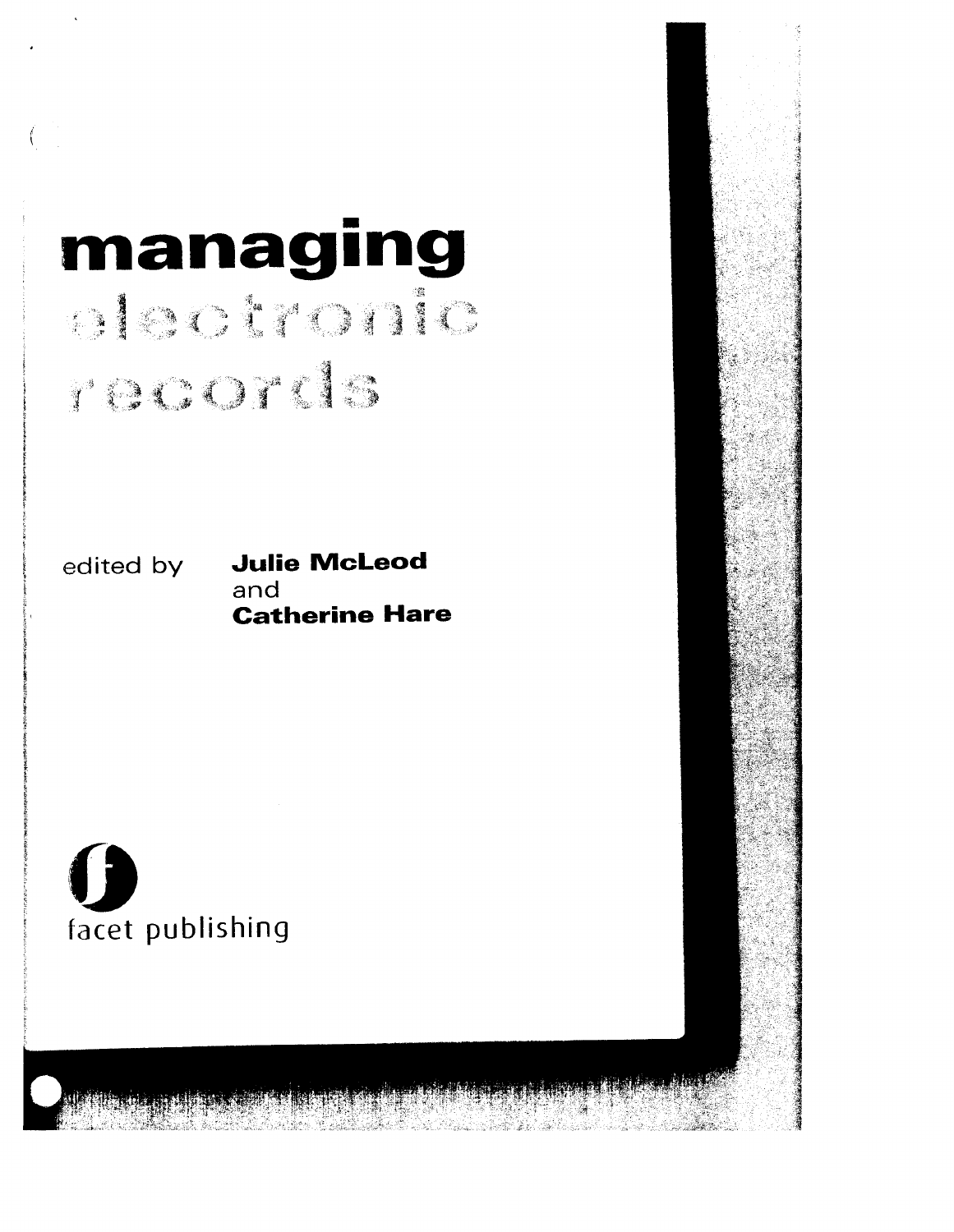

© This compilation: Julie McLeod and Catherine Hare 2005 © The chapters: the contributors, 2005

Published by Facet Publishing 7 Ridgmount Street London WC1E 7AE

Facet Publishing is wholly owned by CILIP: the Chartered Institute of Library and Informution Professionals.

The editor and authors of the individual chapters assert their moral right to be identified as such in accordance with the terms of the Copyright, Designs and Patents Act, 1988.

Except as otherwise permitted under the Copyright Designs and Patents Act 1988 this publication may only be reproduced, stored or transmitted in any form or by any means, with the prior permission of the publisher, or, in the case of reprographic reproduction, in accordance with the terms of a licence issued by The Copyright Licensing Agency. Enquiries concerning reproduction outside those terms should be sent to Facet Publishing, 7 Ridgmount Street, London WC1E 7AE.

First published 2005

**British Library Cataloguing in Data** 

A catalogue record for this book is available from the British Library.

ISBN 1-85604-550-1

Typeset from author's disk in 10/14pt University Old Style and Zurich Expanded by Facet Publishing.

Printed and made in Great Britain by MPG Books Ltd, Bodmin, Cornwall.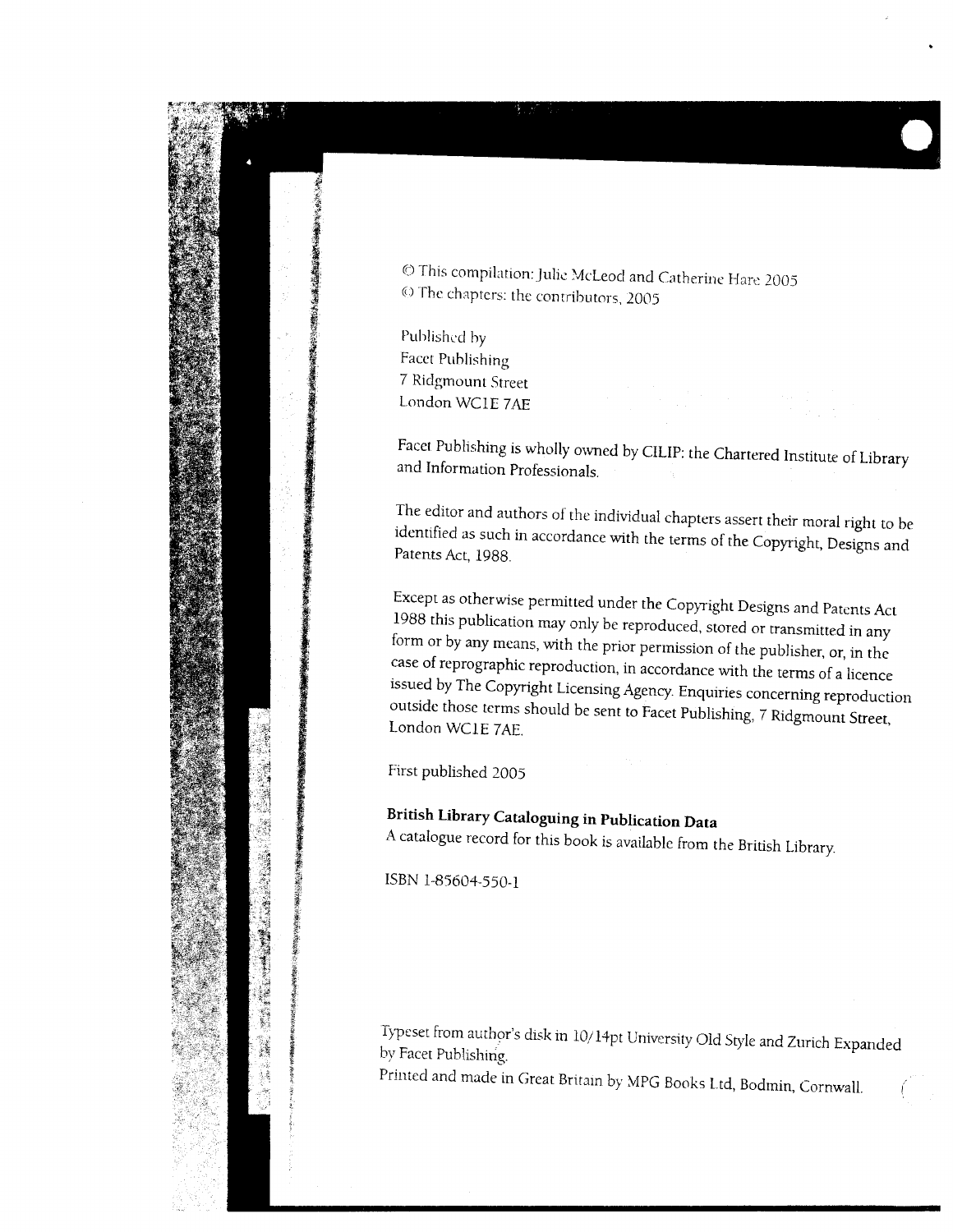# Chapter 1

# The wild frontier ten years on'

**JOHN McDONALD** 

## **Introduction**

Ten years ago I wrote an article entitled 'Managing Records in the Modern Office: taming the wild frontier' (McDonald, 1995). It focused on the challenges organizations were experiencing in managing their e-mail and other electronic documents in the unstructured office environment. This environment, common in most organizations at the time and, as this chapter will argue, still too common today, was one where business processes and workflow were not clearly defined, the user had relative autonomy over what information was created, sent and stored, and accountability for the management of information was unclear.

At that time I felt that the wild frontier was as temporary as the frontier the US and other areas of the world experienced back in the 19th century. In the early pioneer days ad hoc approaches to settlement and a rather chaotic approach to law and order gave way to a more settled environment where the rule of law and the means to enforce it were established. Responsibility for administering the environment was assigned and technologies (telegraph, roads and so on) were introduced to foster economic and social growth. In my naiveté I thought that it was a matter of time before the wild frontier of the modern office would evolve in the same way, spurred on by technology developments, new ways of organizing and designing work processes, and new techniques for making recordkeeping transparent and nearly automatic.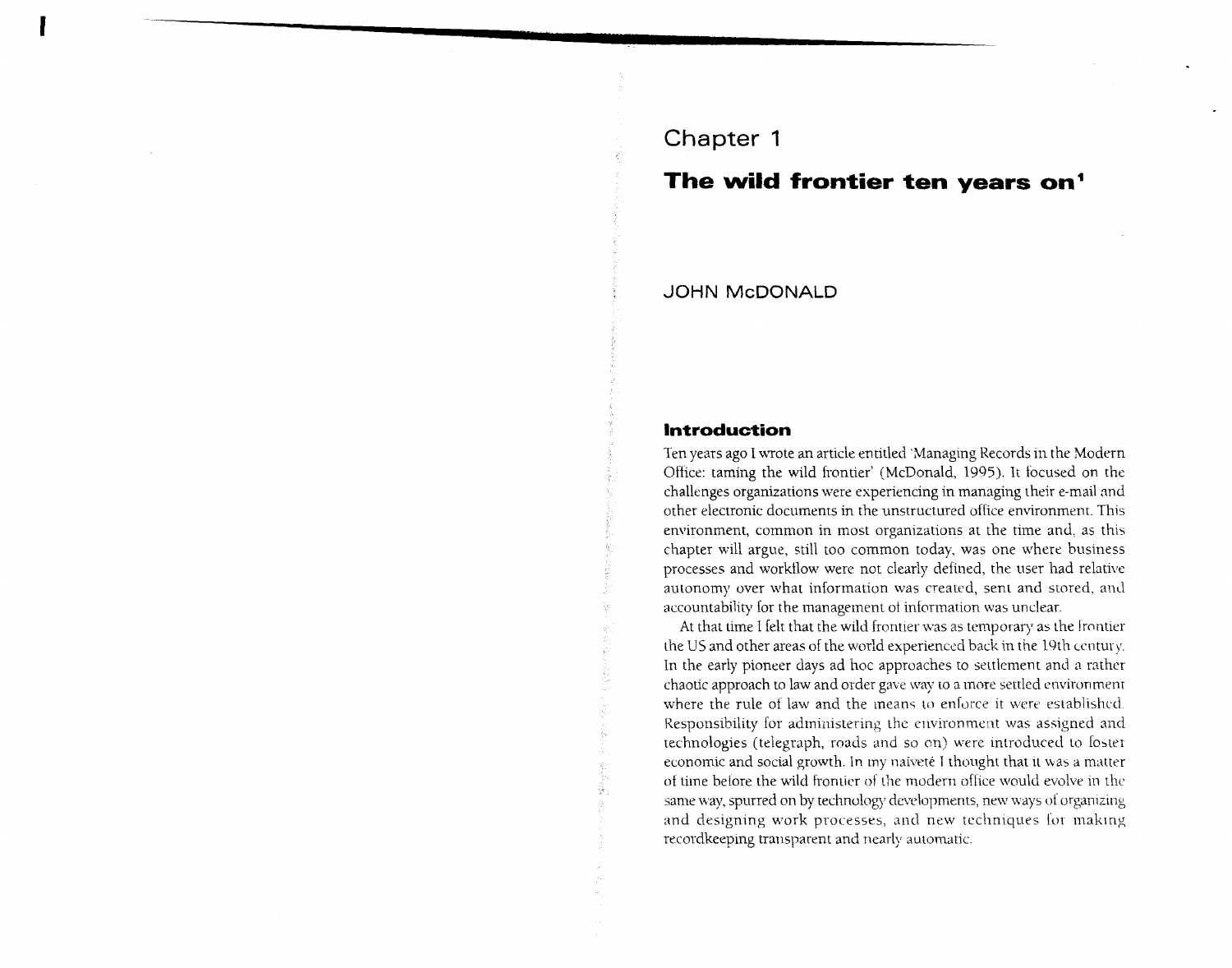#### **McDonald** The wild frontier ten years on

#### Managing electronic records

When I wrote the article I had naive hopes and expectations of the technology that the future of recordkeeping was just around the corner. I envisioned a desktop where the icons on the screen would change to work driven icons supported by integrated workflow, wordprocessing, forms and routing software. It would also enable automated and transparent recordkeeping based on business rules developed for program managers by highly knowledgeable and skilled records managers and workflow/business analysts - all working together in harmony!

A year or so later, Margaret Hedstrom (1997) reinforced this perception by explaining that there were others 'out there' who shared the same concerns as archivists and records managers about the management of electronic records and who were actively engaged in developing solutions. As far as I was concerned, with that kind of support and acknowledgement coupled with the growing expertise of the records management and archives professions, it was just a matter of time before we reached recordkeeping nirvana!

So here we are ten years later. Has the sheriff come to tame the wild frontier? Do we have a realistic view of technology and do we use it effectively? Are authentic and reliable records being generated in the office environment and being captured into recordkeeping systems? Have we reached the holy grail of recordkeeping where the right records are being gencrated, captured (ideally in a transparent manner), maintained and used in the right form at the right time for the benefit of the 'right' people (from program staff to archivists to the general public)?

This chapter suggests that, while significant steps have been taken, the path out of the wild frontier remains as elusive for most organizations as it was ten years ago. The chaos presented by e-mail and other electronic documents scattered around on C drives and unorganized shared drives remains as real today as it was ten years ago. And the frustration felt in not being able to find the right version, the critical briefing note, memo and so on, or to establish the complete story on an issue, or to cope with the growing mounds of diverse forms of information, is just as intense. The frontier of the modern office is still 'wild'.

There are reasons for this and there are also ways out of the wilderness, which this chapter seeks to identify. The chapter begins by exploring the changes that have taken place in the infrastructure of policies, standards and practices, systems and technologies and human resources required to

manage electronic records in the office environment. This sets the stage for an explanation of why the wild frontier has persisted, offers some suggestions concerning how the pace of change might be accelerated, and explains why such accelerated change has become an imperative.

# **lnfrastructure for managing electronic records**

The effective management of electronic records is not just a technology issue. It requires an infrastructure of laws and policies, standards and practices, systems and technologies, and people, all supported by an effective management framework and leadership capable of continually aligning the infrastructure in support of the business of the organization. Over the past ten years the components of the infrastructure have experienced considerable change - some positive and some not so positive.

## **Laws and policies**

In terms of *recordkeeping laws and policies*, for instance, some progress has been made over the past ten years in establishing accountability frameworks for the management of information including information in records.<sup>2</sup> New Freedom of Information (FOI) and privacy laws have been introduced and existing laws have been updated.<sup>3</sup> Evidence laws have confirmed the admissibility of electronic records' and new policies have been developed to guide the development of integrated approaches to the management of information (including information in records) (Treasury Board of Canada Secretariat, 2003). Increasingly such policies are being driven by business requirements,<sup>5</sup> in addition to requirements that focus on 'good' government, accountability and the public right to know.

It has been one thing to see records-related laws and policies developed but it has been quite another to see them implemented. The track record for policy implementation over the past decade has been poor. Major factors have included lack of resources, absence of strong leadership and, above all, poor understanding of what it means to design and implement records management infrastructures that are relevant to the new environment. The absence of strong, generally accepted and implemented policy frameworks, especially those that codify accountability for records and information, has been a major factor impeding the development of solutions that address the challenges presented by the wild frontier.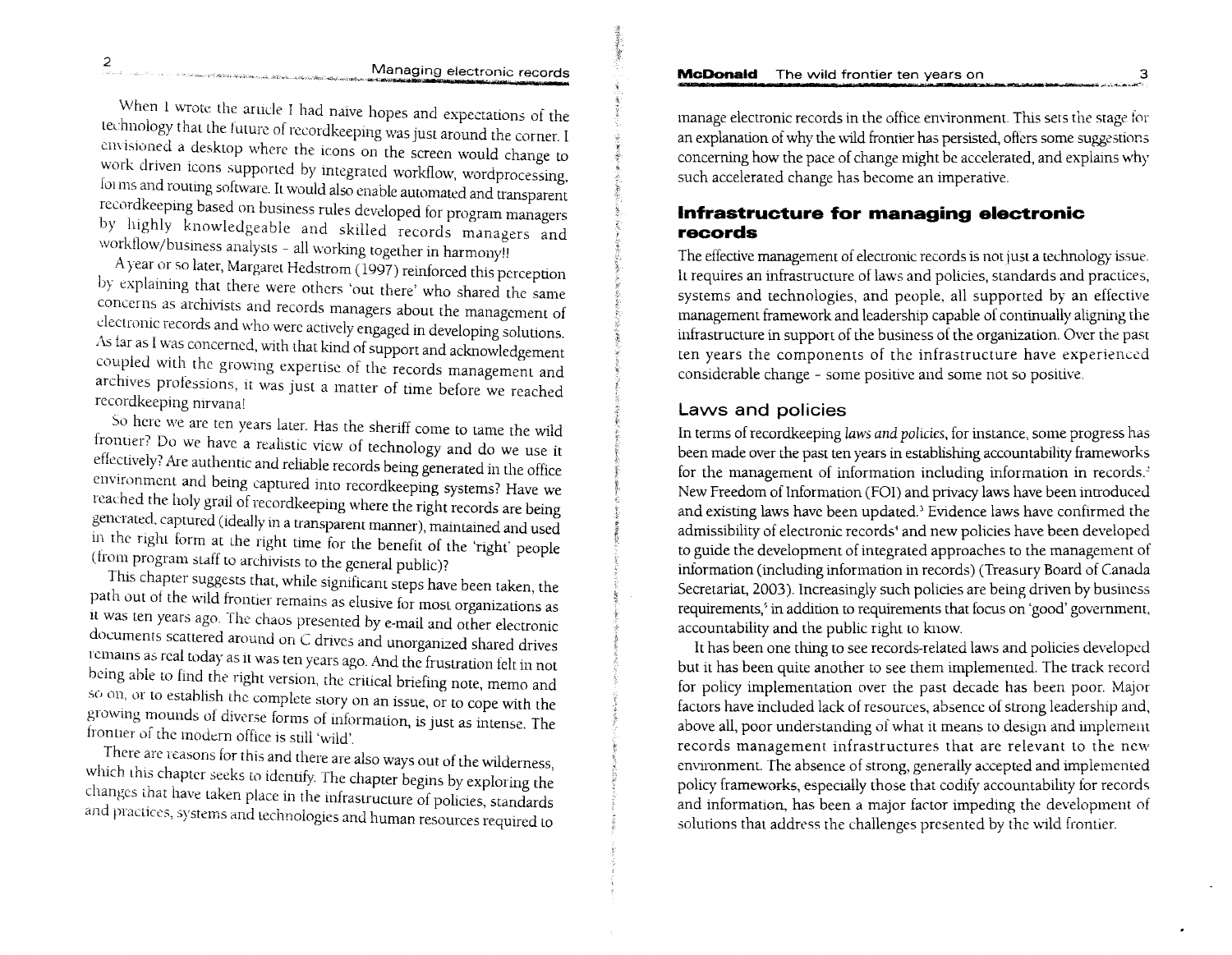# Standards and practices

Unlike the situation a decade ago, and as referenced in Chapter 2, there are numerous examples of standards and practices that have been developed by jurisdictions around the world to address the management of electronic records. The ISO Records Management Standard (ISO, 2001) (under revision) is a remarkable achievement that offers an excellent framework for establishing programs and systems for the management of records. The national archives of major countries as well as state and local archives and records programs have been very active in developing the tools and techniques to turn electronic records management into a reality.<sup>6</sup> Emerging open source standards, metadata models and digital preservation strategies offer the first hints that information interoperability across space and through time is possible.<sup>3</sup>

Unfortunately, similar to the situation for laws and policies, the pace of implementation has been slow. Why? It is not for want of recordkeeping standards. In large part it is because we have yet to gain an adequate understanding of how the modern office functions, how people collaborate, how decisions are made, and how information is generated, shared, used and maintained. Recordkeeping standards and practices will be difficult to implement as long as there is an absence of standards and practices for managing the way work is undertaken in the modern office.

They will also be difficult to implement if they are not placed within a broader information management context. The standards and practices employed by previously distinct disciplines such as publishing and communications (especially via the web), library services and records management are converging. The need to develop broad, multi-disciplinary approaches to metadata models and architectures is simply one of many examples that underline the fact that there are multiple but overlapping frontiers that need to be tamed. Nevertheless, collaboration across the information disciplines has been slow and silo-type approaches to the development of records management standards and practices have continued. These factors can only continue to impede progress in the development of standards and practices that are relevant to the needs of the increasingly complex office environment.

#### McDonald The wild frontier ten years on

## Systems and technologies

Over the past decade strong advances have been made in the development of systems and technologies that enable the effective management of electronic records. From automated records management systems for paper records and the first research efforts back in the early 1980s,<sup>9</sup> to standalone electronic recordkeeping systems in the early 1990s, to their merging with document management systems in the late 1990s, to their incorporation into the mainstream products of major computer companies over the past few years, the evolution of these systems has been remarkable. Requirements definitions have become standardized<sup>10</sup> and various approaches to procurement have been adopted. Some organizations are even learning that successful applications are those where the systems have been mapped to one or multiple business processes.<sup>11</sup>

In spite of this progress, however, there have been far too many cases where electronic document and records management systems have been introduced simply as places where people can dump their e-mails, attachments and other electronic documents. Such cases typically fail. User resistance based on a lack of understanding of the benefits of the system, lack of user friendliness, lack of integration with other technologies, and inadequate approaches to classification and retrieval, inter alia, is often the chief reason for failure. Above all they fail because steps have not been taken to identify and define the work processes that would otherwise have provided a context and need for automated recordkeeping solutions Compounding these factors is the general lack of expertise required to design the systems and integrate them into the modern office environment.

A related technology issue concerns the intranet. In the rush to develop easy-to-use, friendly portals to permit citizens and clients to access services and information, the enhancement of the public websites has been generating far greater attention than intranets. My mother has far greater access to government information and services than does the average government employee who is still facing a screen full of utility-based icons ranging from word-processing to e-mail. The vision expressed a decade ago of a screen supporting work-activity-driven icons supported by integrated software and work processes (supported by templates, automated routing and so on) reflecting automatic and transparent 'behind-the-screen' approaches to recordkeeping has yet to be realized. The second

5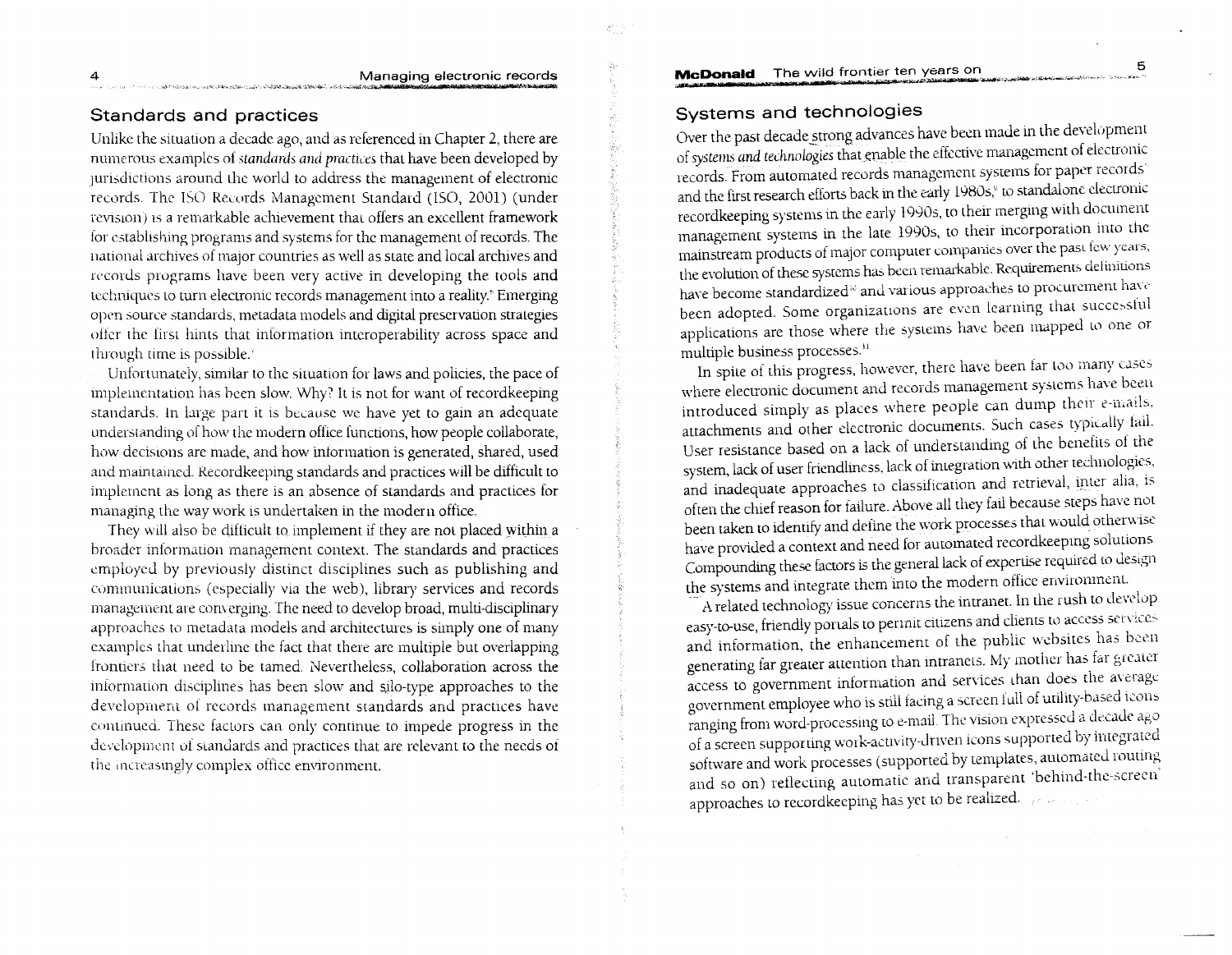#### McDonald The wild frontier ten years on

地质质度

人名英格兰 化重新

美国家学

Given the incredible technological changes that have taken place over the past ten years it is remarkable that the design of our desktops and work processes (if they can be identified at all) have remained essentially the same. And, after ten years, it is remarkable that we still have not invested the time and energy required to understand how the office functions and how it can benefit from advanced tools and techniques for managing work processes and the information associated with those processes.

#### Human resources

The absence of effective intranet environments supported by innovative approaches to work process design is one of the most important reasons why the vision expressed ten years ago has failed to become a reality. And underlying why this has happened has been the absence of skilled and knowledgeable human resources. In the vision expressed ten years ago, it was expected that a cadre of records management specialists would be in place to facilitate the development of the required infrastructure for managing information in the wild frontier. In some cases this has occurred. Competencies have been developed that were not around a decade ago.<sup>12</sup> Education and training providers have adjusted their curriculum with the expectation that more and more of their graduates will find their way into higher level and more influential information management positions. Course materials and teaching staff are in place in some institutions and jurisdictions that had not even been considered a decade ago.<sup>13</sup>

For many it has been too late. Organizations lost many records management staff in the 1990s as administrative budgets were cut and new computer systems (and their vendors) promised fewer cares. With the expectation that technology would provide the solution, most failed to invest in upgrading or acquiring the necessary knowledge and skills. The lack of e-records management capacity has been a critical factor in the inability of organizations to introduce the tools and techniques that would have otherwise addressed the challenges presented by the wild frontier.

# Management frameworks

A decade ago, the management frameworks responsible for governing the infrastructure of recordkeeping policies, standards and practices, systems and technologies and people were often under a senior official responsible for administration. The concept of the Chief Information Officer (CIO) was still emerging and, just as is the case today, most were seen as technology officers rather than information officers. Today the CIO concept is still nebulous but on an increasing scale, information management (IM) programs such as library services, records management, web content management, data management and so on are finding themselves located under a CIO.<sup>14</sup>

One would think that such an assembly under a sole authority would raise the profile of records management and foster interdisciplinary approaches that would place records management in a broader context. The reality, however, is that most CIOs are struggling with what it means to build an IM program.<sup>15</sup> Few organizations have defined 'information management', established a vision of IM and, within the context of such a vision, developed a vision of what it means to manage records, especially within the context of the wild frontier environment of the modern office.

One of the major inhibitors to progress in the development of more advanced management frameworks has been simply the lack of understanding managers have of records and records management. One can't govern effectively something that one hasn't defined and doesn't understand.<sup>16</sup>

#### Leadership

These management issues could be addressed, however, if there was leadership. Leadership (and the lack thereof) is the single most important factor impacting the ability of organizations to move forward on the management of electronic records in the 'wild frontier'. In some governments leadership is beginning to emerge through the active role of central and lead agencies - a phenomenon that was relatively rare just a few years ago when few seemed to feel it was so important. In the Government of Canada, for instance, the Chief Information Officer Branch of the Treasury Board Secretariat has been working in partnership with Public Works and Government Services Canada and Library and Archives Canada to develop government-wide leadership to the development of strategies for addressing electronic records management issues. Senior level committee structures focusing on information management concerns are in place that were not there ten years ago. Other examples of collaboration and central agency direction can be found in other governments around the world."

In too many cases, however, confusion over roles, responsibilities and strategic direction, coupled with a general lack of resources and expertise,

6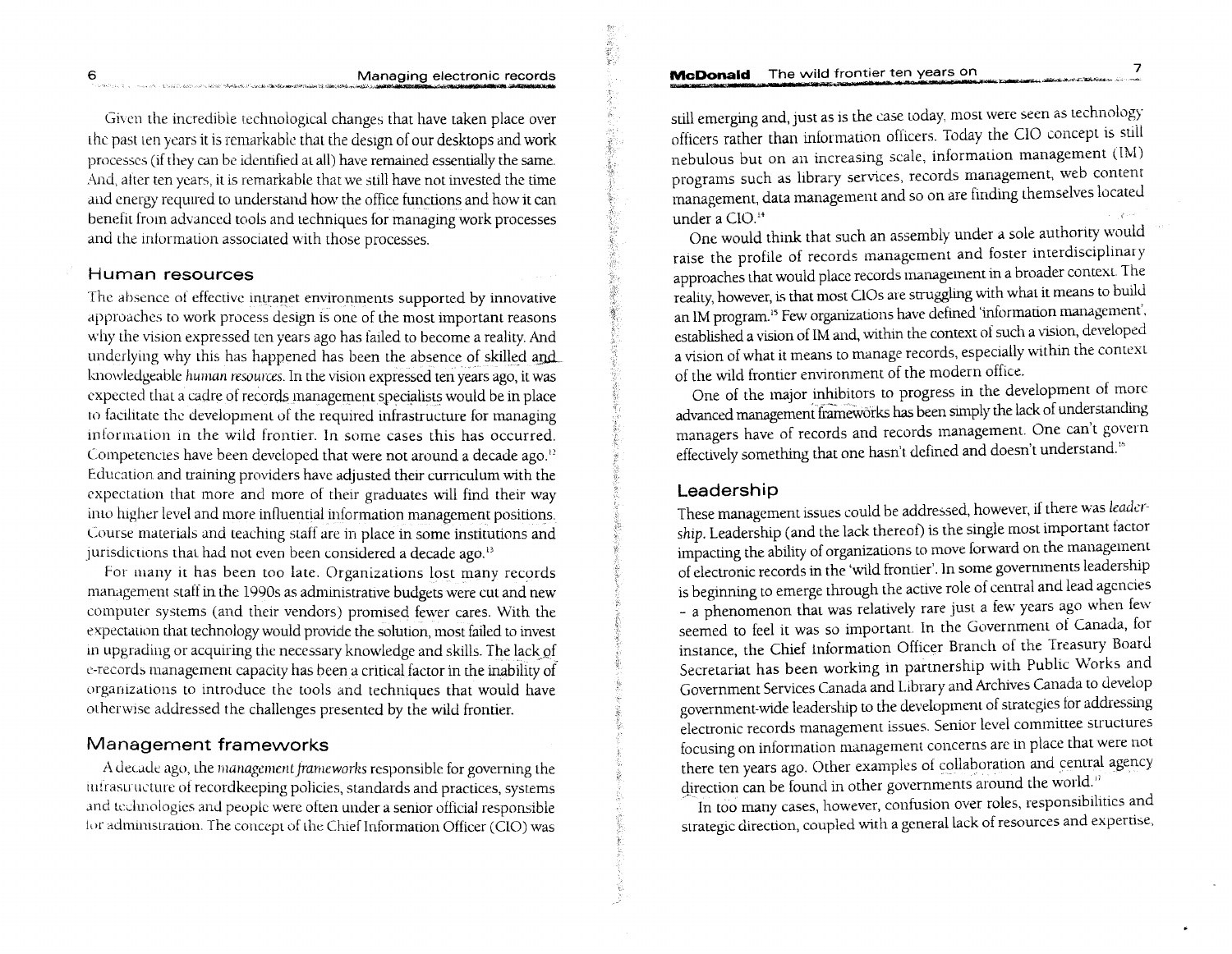have croded the capability of these organizations to exercise a leadership role. The lack of understanding about electronic records and records management on the part of potential leaders is also a major consideration. Sometimes the role of an archives service can become an issue if it hasn't been clear about its objectives. Archives are logical candidates for the leadership role by virtue of the fact that they have a vested interest in the preservation of and long term access to electronic records and because they have developed the necessary knowledge and expertise.<sup>38</sup> However, the execution of their leadership role can be shaped in different ways dependent upon its objectives. If the objective of the archives in facilitating the better management of records is solely to secure the archival record then its strategies will take one perhaps narrowly focused form. If its objective is to support 'good' government while at the same time securing the archival record then its strategies will take another perhaps broader form. The lack of clarity on the part of the archives about its objectives can lead to confusion among the other lead players and inhibit the exercise of leadership that those living in the wild frontier are searching for.

All of these issues underline the fact that, while the frontier is no longer new (alter all, the modern networked office has been around for some time), it is still 'wild'. For many organizations the reality still persists of outof-control e-mail, information scattered all over C drives and servers, corporate amnesia, and a general lack of control and requisite leadership.

## How the pace of positive change might be accelerated

Rather than end on a depressing (but realistic) note, however, I'd like to offer a few suggestions for how the pace of positive change might be accelerated. These suggestions focus on establishing a vision, enhancing awareness, assigning accountability, designing an architecture, and building capacity.

#### Vision

It may seem academic to say that we need a vision but, in the case of managing electronic records in the modern office environment, it is a fundamental building block on which everything else rests. In arriving at a vision of recordkeeping, however, it is important to build a vision of how the organization can be more effective in carrying out its mandate. This is a prerequisite to any vision of the underlying infrastructure and follows the principle that recordkeeping in the modern office will get better only if improvements are made in the way in which the modern office operates. Or, in other words, in addressing the management of records one should not start with the records. One should start with the processes that generate the records. In those areas where work processes are ill-defined and where program staff are experiencing significant problems in carrying out their work such a vision can be a catalyst to finding relevant solutions. It can also help an organization pursue significant opportunities that enable staff to take full advantage of the technology and information resources. It is only through such a vision that gaps in work process design can be identified and, from this, that initiatives addressing both work process design and associated recordkeeping can be established.

#### Awareness

A business-driven vision of recordkeeping is impossible unless those developing the vision and those who will be subscribing to it have an adequate level of awareness about recordkeeping concepts and the role records play in supporting the business and accountability requirements of the organization. The fact that many people still see records management as the management by file clerks of paper-based information no longer required to serve the immediate needs of the organization is a clear indication that much needs to be done to re-assert the importance of records and records management. In the modern office environment, little progress will be made as long as the records creators and users in this environment view records as the residue of their actions or as some administrative overhead.

#### Accountability

Accountability for the integrity of highly structured applications systems and for the integrity of the data generated in these systems is often much clearer than it is for the wild frontier environment where work processes are poorly defined and accountability for records may not be as clear. Guidance is required on developing and implementing accountability frameworks for records (ideally situated within broader accountability frameworks for information generally). Such frameworks would make clear distinctions between the accountabilities of program staff at all levels and the accountabilities of the records specialists responsible for establishing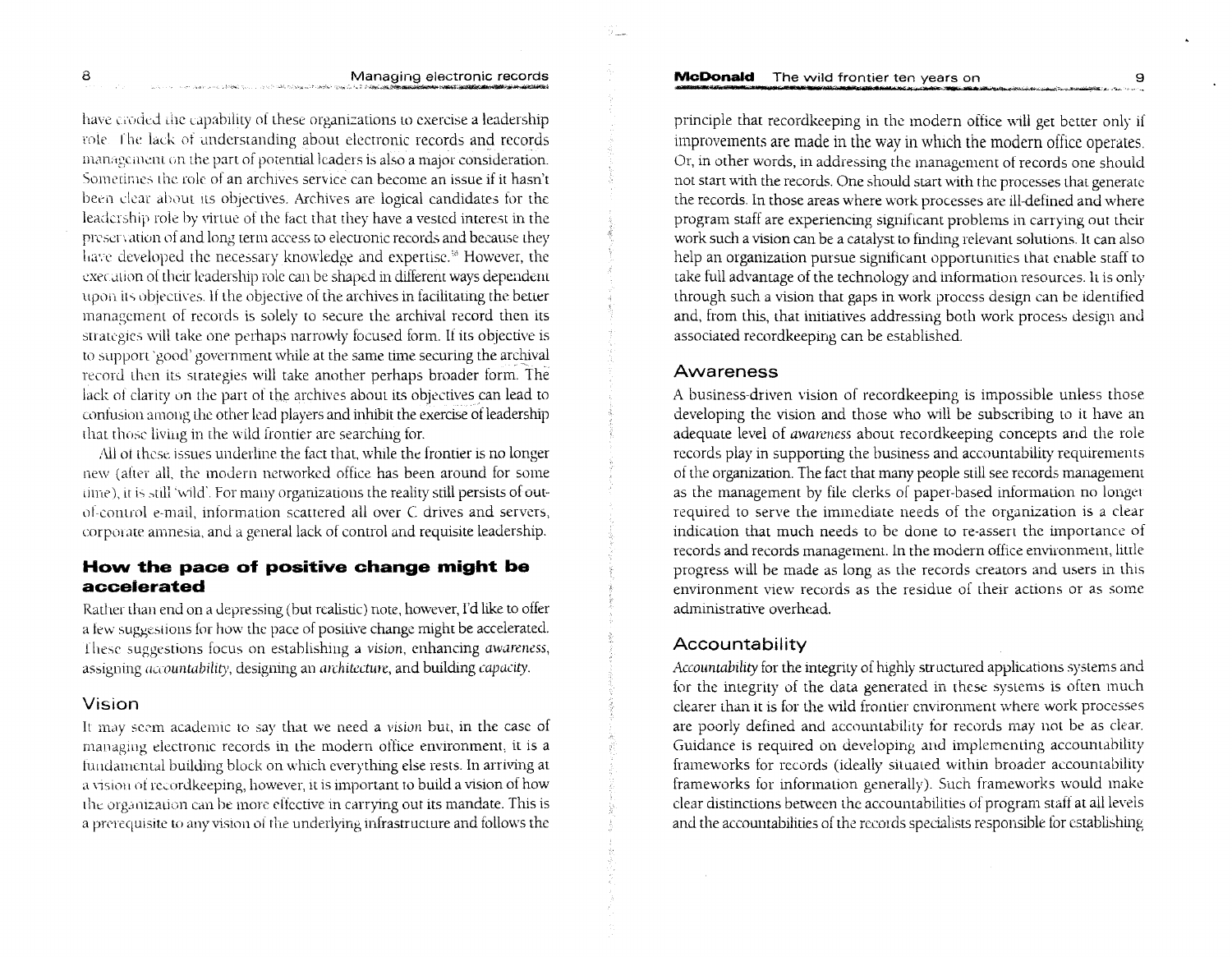and maintainng the enabling records infrastructure (Canadian International Development Agency, 2001).

#### Architecture

We often speak about the need to develop new policies, establish new file classification systems or introduce new recordkeeping technologies to deal with the wild frontier but seldom do we assemble these components into an architecture. Such an architecture would ensure that the components of the records management infrastructure (policies, standards and practices, systems and technologies, human resources) are designed, built and maintained as an integrated whole within the business context of the organization. Good systems designers use a business-centred model to guide their architectural designs - so too should records and information managers. It is when a business model and the associated records architecture are jointly established that one can populate the components of the underlying infrastructure (knowing that those components will always have a business context). Finally, in ideal circumstances, the records architecture would form an integral part of an overall architecture for information management and information technology management.

## Capacity building

The establishment of the vision, the accountability framework, the architecture and the underlying infrastructure require human capacity people who have the required knowledge and skills to make it happen. In most organizations these individuals, especially those who could assume a leadership role, simply do not exist. If organizations are to migrate from the wild frontier they need to invest in specialists who understand recordkeeping and, above all, can help organizations improve the way they carry out their work. The eradication of 'organization and methods' experts has left a vacuum in terms of the expertise required to enhance office performance. Such a vacuum needs to be filled either by a new cadre of work process design specialists or by records specialists who recognize that work process design, business rule development and so on, must be addressed before effective recordkeeping can happen.

Needless to say all of this will have important implications for records management education and training providers, not to mention the development of strategies that must address a host of human resources issues such as job descriptions, job classification, training and recruitment, rewards and recognition, performance measurement and so on. The opportunity for the records management profession can be considerable because this extension of role into work process improvement might serve as a catalyst for migrating the profession from one that is perceived as clerical and operational to one that is strategic, standards setting and directly relevant to the business.

# **Towards a new vision**

The pressure to accelerate the settlement of the wild frontier is increasing exponentially as society and organizations embrace the electronic environment. Ten years ago the web was still in its infancy and web browsers, the technologies that really helped to position the web as a viable instrument of business and pleasure, had only just been developed. Today the internet is pervasive and web-enabled services accessed through increasingly sophisticated portals are becoming central to the way in which members of society interact with one another and the way in which organizations shape themselves to provide improved services and remain competitive. The web-enabling of business functions and activities, such as those supporting e-commerce and e-government, are blurring the lines between the web, the highly structured applications systems environment and the unstructured 'wild frontier' environment as organizations strive to provide seamless information and retrieval services.

# Increase in computer literacy

Over the past decade computer literacy has increased exponentially. From using debit machines, to playing games, to taking digital photos - people (especially young people) in all walks of life are becoming familiar with what it means to work with computers and, more importantly, with electronic information. People are creating their own electronic archives comprising e-mails, computer games, MPEG files and, more recently, digital photos. As these types of information objects augment more traditional forms of information, people are becoming more sensitive to the issues that office workers have been experiencing for years. How do I file these things? What do I name them and how do I describe what they are? How do I retrieve them when I need them?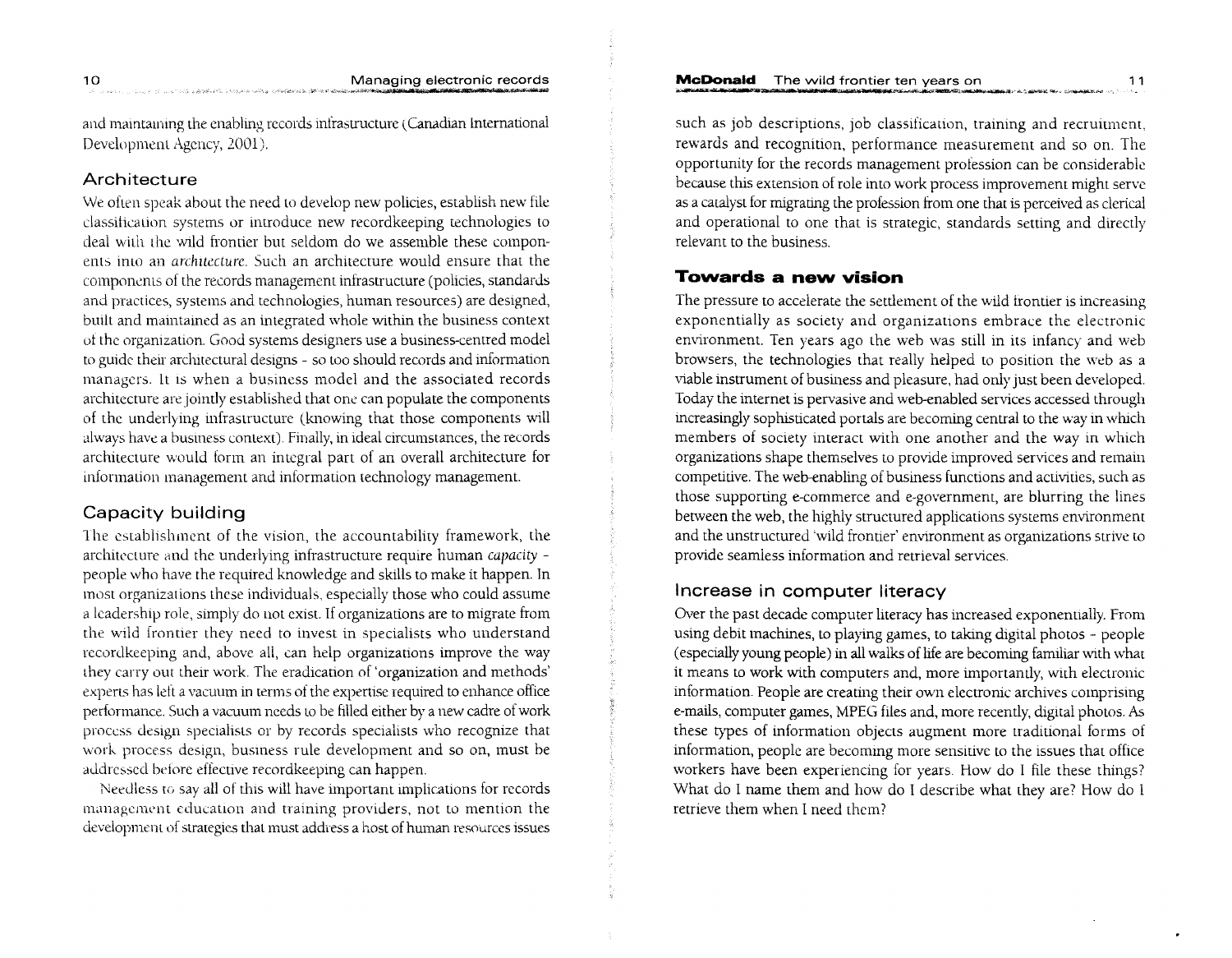#### Managing electronic records

They are also discovering the challenges of finding the valuable needles of critical information in the haystack of information that is returned as a result of a Google search. They are experiencing the same frustration about the information glut as the office worker. They are also becoming concerned about the issue of trust and reliability. How do I know I have reached a government site? How reliable is the information I have just accessed? Is it the right version? Is it current? Is it complete? These are the same questions that have plagued office workers for over a decade.

Within the office a whole new computer literate generation is entering the work force. Their expectations will be high that a trusted information environment will be in place to capture authentic and reliable information and to provide relevant, accurate and complete information as and when required. They will be less tolerant than members of the slowly disappearing 'wild frontier' generation, who, while frustrated, seemed to conclude that the challenges they faced were simply the cost of doing business. This new generation has heightened expectations concerning the ability of governments to manage information - on the one hand, from the perspective of the citizen expecting that the government can be trusted to manage the information supporting the online transactions the citizen is engaged in; on the other hand from the perspective of the employee expecting that he or she will be able to generate, use and maintain effectively the information that underpins the trust relationship.

This is a generation that is poised to establish a vision that will be much more advanced than the workflow-driven recordkeeping vision expressed ten years ago. What would such a vision look like (he says cautiously as a member of the previous generation)? Likely it will be rooted in the concept of the mobile worker who is concerned as much with relationship building as he or she is with their position in an organization. Cell phones, handhelds, instant messaging, laptops and desktops will be their tools and information in multiple forms from multiple locations will be the fuel that drives them. Web-based portals accessed via a variety of means will serve as secure gateways to a host of information sources and services - some local to the host organization and others spread around the world. Information access and retrieval will be seamless. More importantly it will be customized and often pre-prepared in anticipation of information requirements.

# Customizing the interface

The interface will be customized for both the worker and the customer or citizen and the concept of an intranet separate from the internet or extranet will disappear. Citizens will be able to dip directly into the records systems of government agencies (subject to security restrictions) in order to scrutinize the conduct of government business (presumably just as government will have the potential to sweep across the personal financial accounts of individual citizens to facilitate, for instance, tax collection).

Records will be captured automatically based on predefined rules and integrated web-enabled workflow. Rather than being stored in central repositories, they might be distributed and managed in much the same way as scientists are using the unused computing power of home computers to perform complex calculations. So too could records managers employ the unused space of partner organizations (government agencies) to hold and manage valuable electronic records. Space management systems would move and migrate records among the various 'spaces' according to predefined criteria. Sophisticated software would ensure effective access and retrieval. According to such a model the archives would no longer need a repository. Archival records would have already been flagged and their management as archival records would have been looked after automatically.

#### Leadership

The achievement of such a vision of the future depends on the same factor that has had such an impact on the achievement of the vision expressed a decade ago. Leadership! Without leadership there can be no vision. Without a vision (founded in awareness and assigned accountability) it will be impossible to develop an effective architecture to guide the way forward. Without an architecture it will be impossible to develop the kinds of infrastructures that will turn a vision into a reality.

In the case of the 'wild frontier', if the records management and archives professions are unable to undertake the leadership role required then someone else will. And they will do so knowing they are simply dealing with issues that should have been addressed a decade ago - issues that, chce resolved, will enable them to take the lead in the far more exciting task of building towards the vision of the future. It will be up to the records management and archives professions to determine if they want to be part of that new frontier.

12

 $13$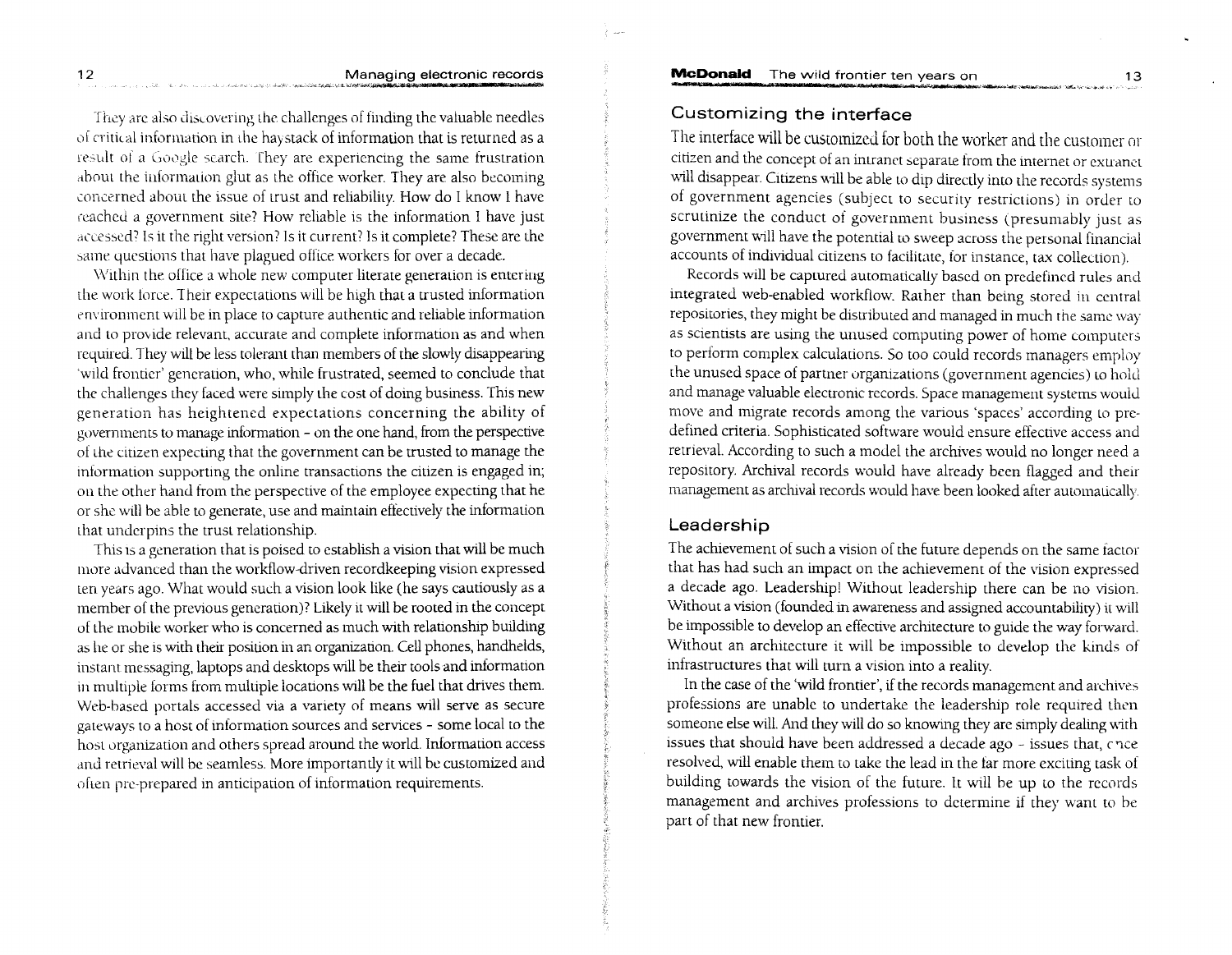#### **References**

- Canadian International Development Agency (2001) Accountability Framework for Information Management, CIDA.
- Hedstrom, M (1997) Building Record Keeping Systems: archivists are not alone on the wild frontier, Archivaria, 44 (Fall), 44-71.
- 15O 15489-1:2001 Information and Documentation Records Management, Part 1: General, Geneva, International Standards Organization. ISO/TR 15489-2:2001 Information and Documentation - Records Management, Part 2: Guidelines, Geneva, International Standards Organization.
- McDonald, J (1995) Managing Records in the Modern Office: taming the wild frontier, Archivaria, 39 (Spring), 70-9.
- Treasury Board of Canada Secretariat (2003) Policy on the Management of Government Information, Ottawa, www.tbssct.gc.ca/pubs\_pol/ciopubs/TB\_GIH/ mgih-grdg\_e.asp.

#### **Footnotes**

- The author is grateful to Andrew Lipchak and Hans Hofman for their  $\mathbf{I}$ valuable comments on earlier drafts of this chapter.
- 2 An example is the comprehensive Accountability Framework for Information Management developed by the Canadian International Development Agency, 2001.
- There are many examples around the world of governments enacting 3 freedom of information and privacy legislation from the UK, Canada and the developed world to Jamaica and other developing countries. The Canadian federal government's Policy on the Management of Government Information is an example of a comprehensive business-driven policy that embraces all forms of information

(see www.tbs-sct.gc.ca/pubs\_pol/ciopubs/TB\_GIH/mgih-grdg\_e.asp).

- $\overline{4}$ Evidence laws that account for the admissibility of electronic records have emerged in many countries. One example is the Canadian Protection of Personal Information and Protection of Electronic Documents Act (http://laws.justice.gc.ca/ en/P-8.6/index.html).
- The purpose of the Management of Government Information Policy developed 5 by the Canadian federal government is: 'to ensure that information under the control of the Government of Canada is managed effectively and efficiently throughout its life cycle. Federal government institutions must manage information in a privacy protective manner that supports informed

policy and decision-making and the delivery of high quality programs, services and information through a variety of channels and in both official languages.

6 See examples such as the DIRKS methodology produced by the National Archives of Australia (www.naa.gov.au/recordkeeping/dirks/summary.html), the toolkits prepared by The National Archives of the UK

(www.nationalarchives.gov.uk/electronicrecords/default.htm), the Canadian federal government's IM portal

(www.tbs-sct.gc.ca/im-gi/im-portal/portal-portail\_e. asp) and the 'fast track' products and other information produced by the US National Archives and Records Administration

(www.archives.gov/records-mgmt/policy-fast-track.html).

7 Some examples include Interpares (www.interpares.org/ip2\_index.cfm), the Victorian Electronic Records Strategy

(www.prov.vic.gov.au/vers/digitalarchive/) and the model presented in the Open Archives Information Systems (OAIS).

- 8 The functional requirements for electronic recordkeeping that were used in the FOREMOST and IMOSA projects in the 1980s were derived from a set of functional requirements for automated records management systems for paper records that had been developed by Jacques Malette of the National Archives of Canada in the late 1970s.
- 9 The 'Information Management Office Assessment' (IMOSA) project was a collaborative private-public initiative sponsored by the National Archives of Canada and the Canadian Workplace Automation Research Centre. The 'Formal Records Management Using Office Systems Technologies' (FOREMOST) project was a small pilot project involving the testing of prototype electronic records management software using a small group of users within the Policy Branch of the Department of Communications.
- 10 Examples include the US Department of Defense standard (http://jitc.fhu.disa. mil/recmgt/standards.htm), the MoReq standard produced by the European Commission (www.cornwell.co.uk/moreq) and the Records, Documents, and Information System (RDIMS) standard suite of software procured by the federal Government of Canada (www.pwgsc.gc.ca/rdims/).
- 11 One example of a growing number is the workflow driven electronic records management application developed by Agriculture and Agri-food